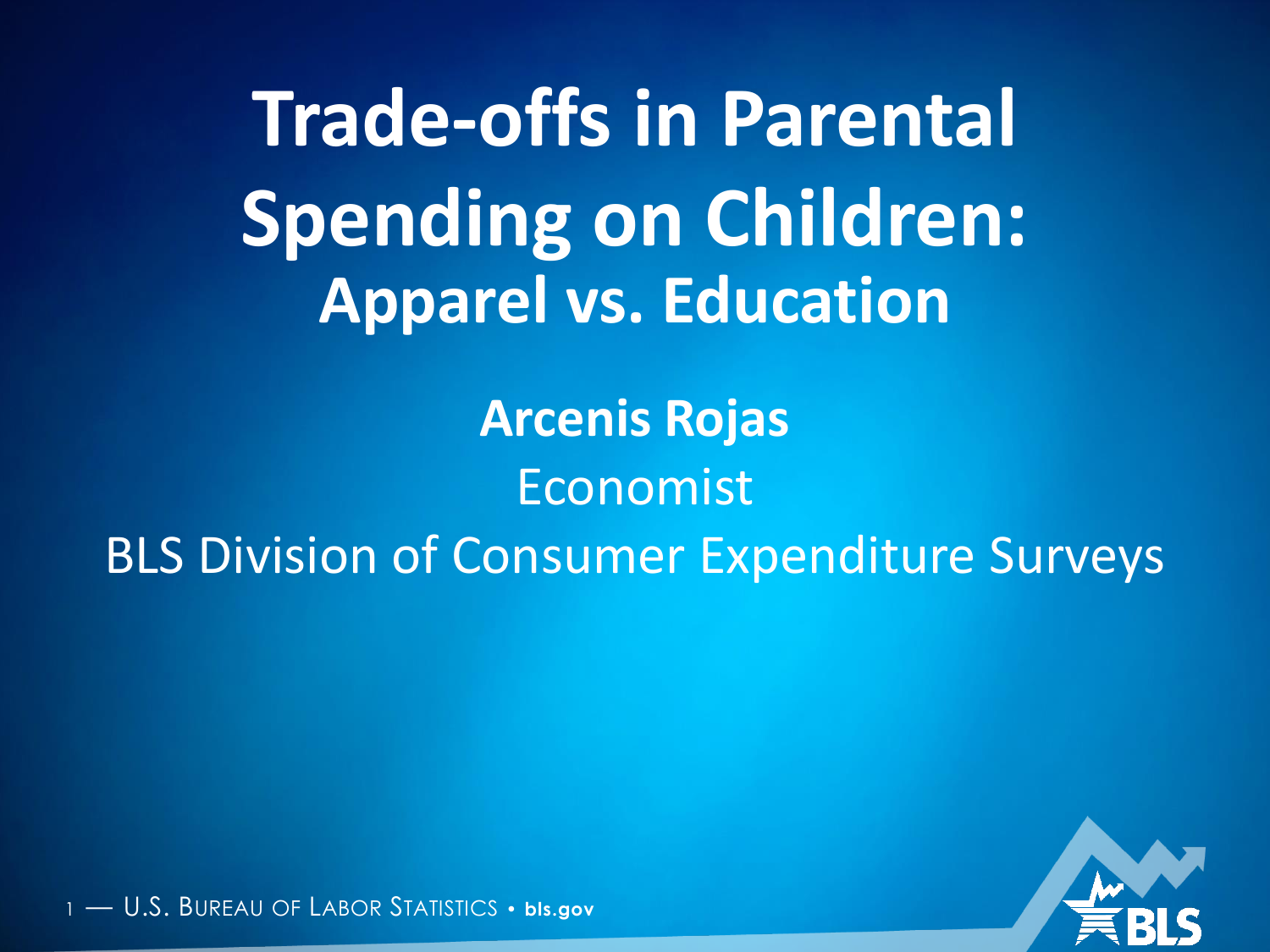## **Background**

 $\blacksquare$  Mark Lino (USDA – 2016): In 2013 a family in the Higher Income Level (Income greater than \$106,500), spent approximately 24% of their income on children. By contrast, a family in the Lower Income Level (Income less than \$61,500) spent 17%.





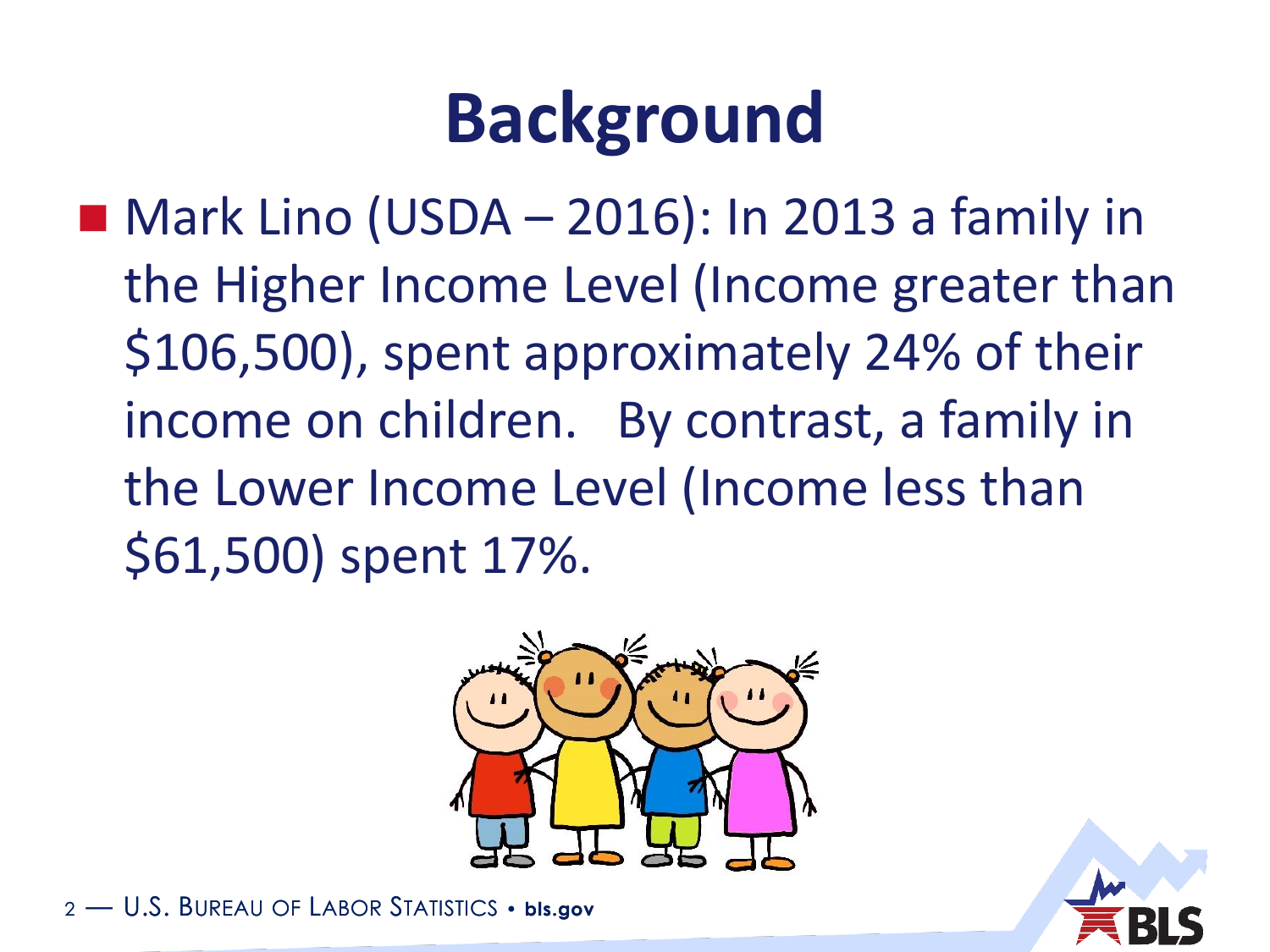### **Literature Review**

- Omori (2010): Household income and parental education determine expenditures on education, entertainment, and books.
- Charles (2007): Blacks and Hispanics spend about 30% more on visible goods, after accounting for differences in permanent income. Found that, "This is not really about race in the end. It is simply about what we observe about you and what peer group you belong to."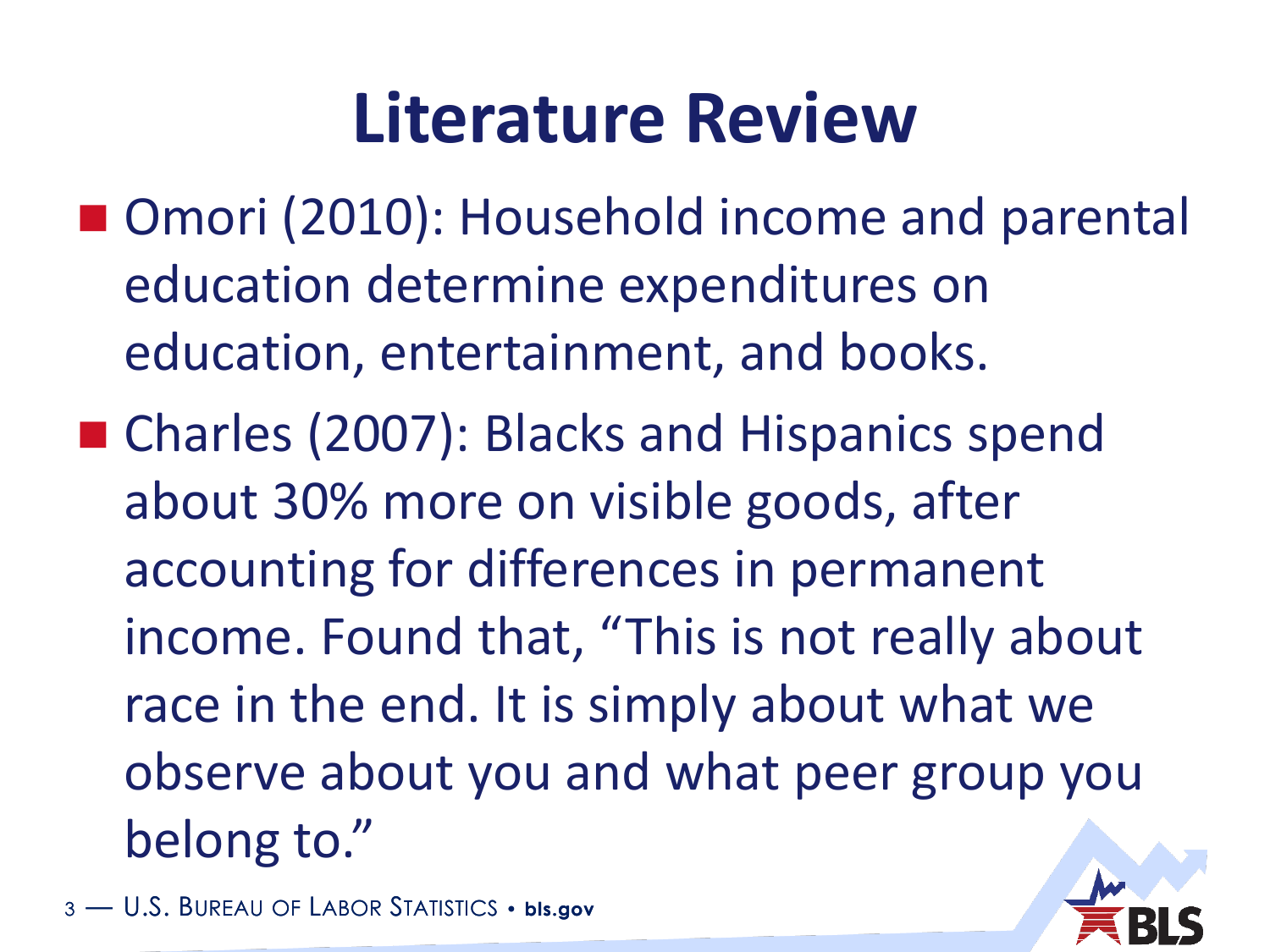### **Literature Review**

- Paulin (2002): Differences in expenditure patterns among families headed by single fathers vs. those headed by single mothers attributable to income, marital status, age.
- Veblen (1899): "Conspicuous consumption of valuable goods is a means of reputability to the gentleman of leisure," and "failure to consume a mark of demerit."

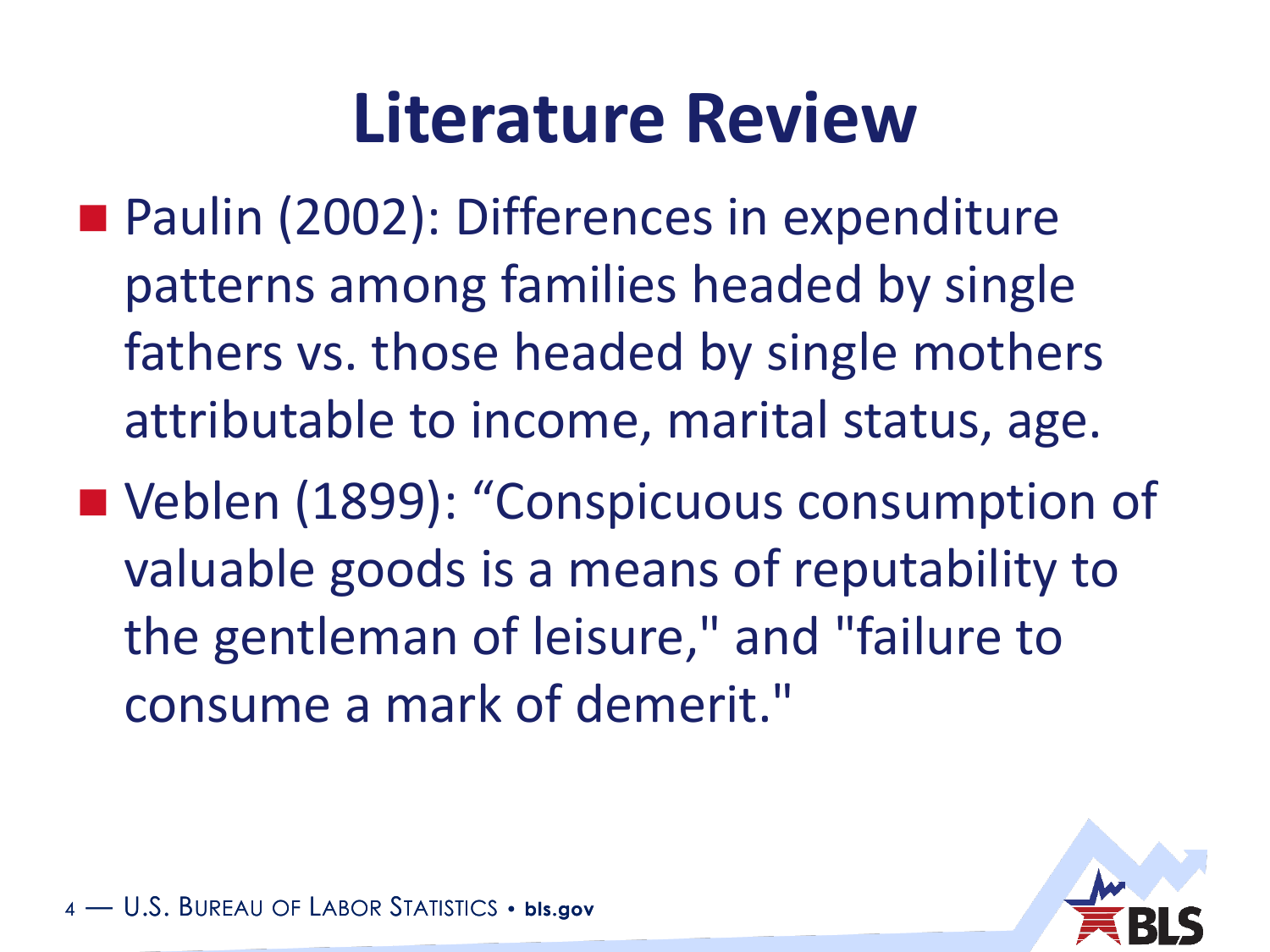## **Sample Description**

- Pooled sample of 79,843 Consumer Units  $(CU's)$ .
	- ▶ Each included at least one child under the age of 18 who was the child of the reference person.
	- ▶ Used CE Interview Survey data from 2004 to 2015 Public-Use Microdata (PUMD).
- Excluded CU's with negative income.

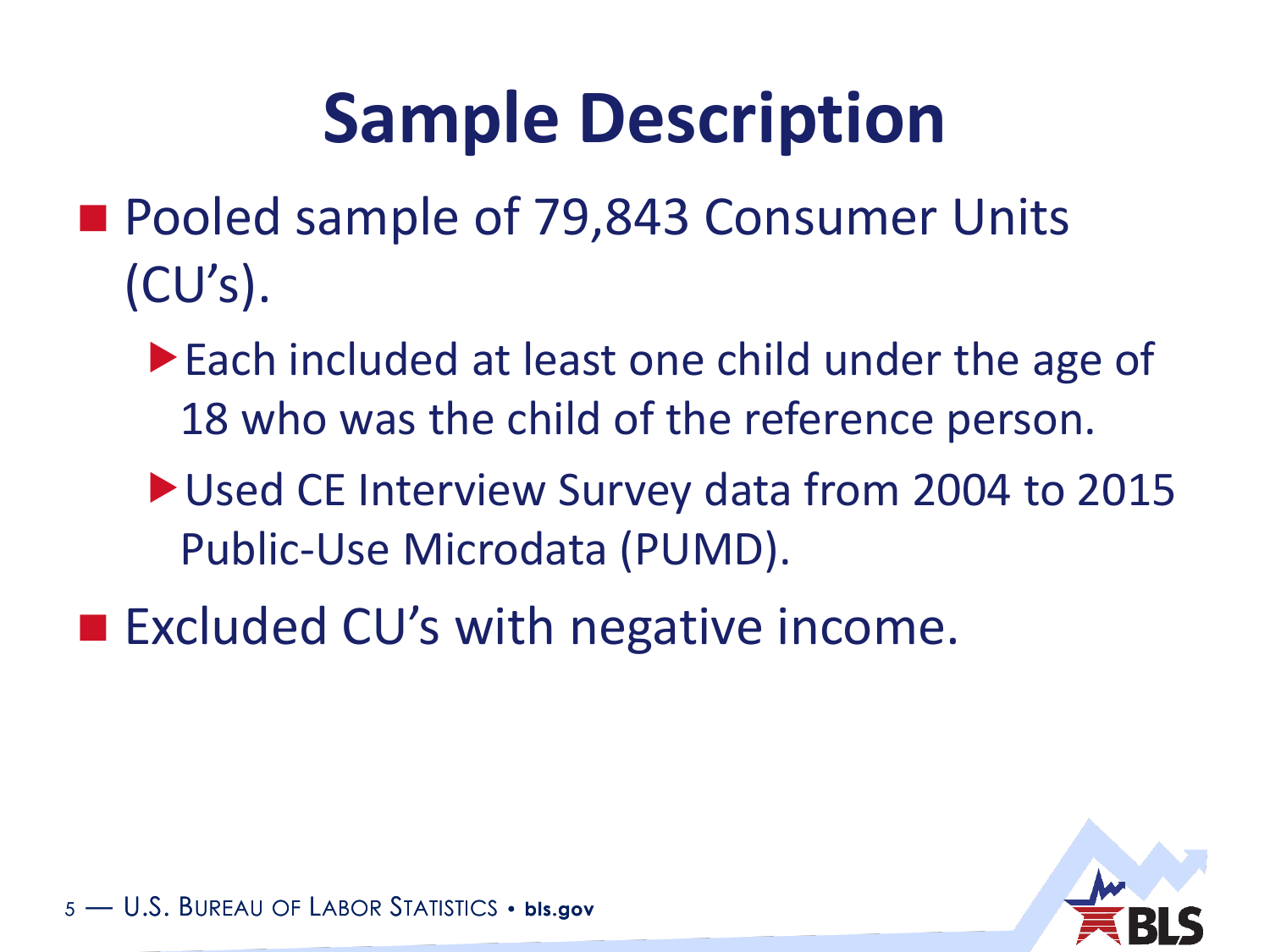### **Income Groups**

### Figures in 2015 \$US

| <b>Income Quintile</b> | <b>Min</b>  | <b>Max</b>                           | <b>Median</b>           | <b>Mean</b> | <b>Count</b> |
|------------------------|-------------|--------------------------------------|-------------------------|-------------|--------------|
| <b>Quintile 1</b>      | (52,618.85) | \$7,996.30                           | \$5,954.55              | \$5,714.20  | 20135        |
| <b>Quintile 2</b>      | \$7,996.58  | \$11,726.21                          | \$9,857.49              | \$9,851.92  | 20134        |
| <b>Quintile 3</b>      | \$11,726.32 | \$16,158.93                          | \$13,778.86 \$13,839.23 |             | 20134        |
| <b>Quintile 4</b>      | \$16,159.12 | \$22,944.26 \$19,036.93 \$19,204.70  |                         |             | 20134        |
| <b>Quintile 5</b>      | \$22,944.38 | \$385,880.80 \$30,028.28 \$34,777.28 |                         |             | 20134        |

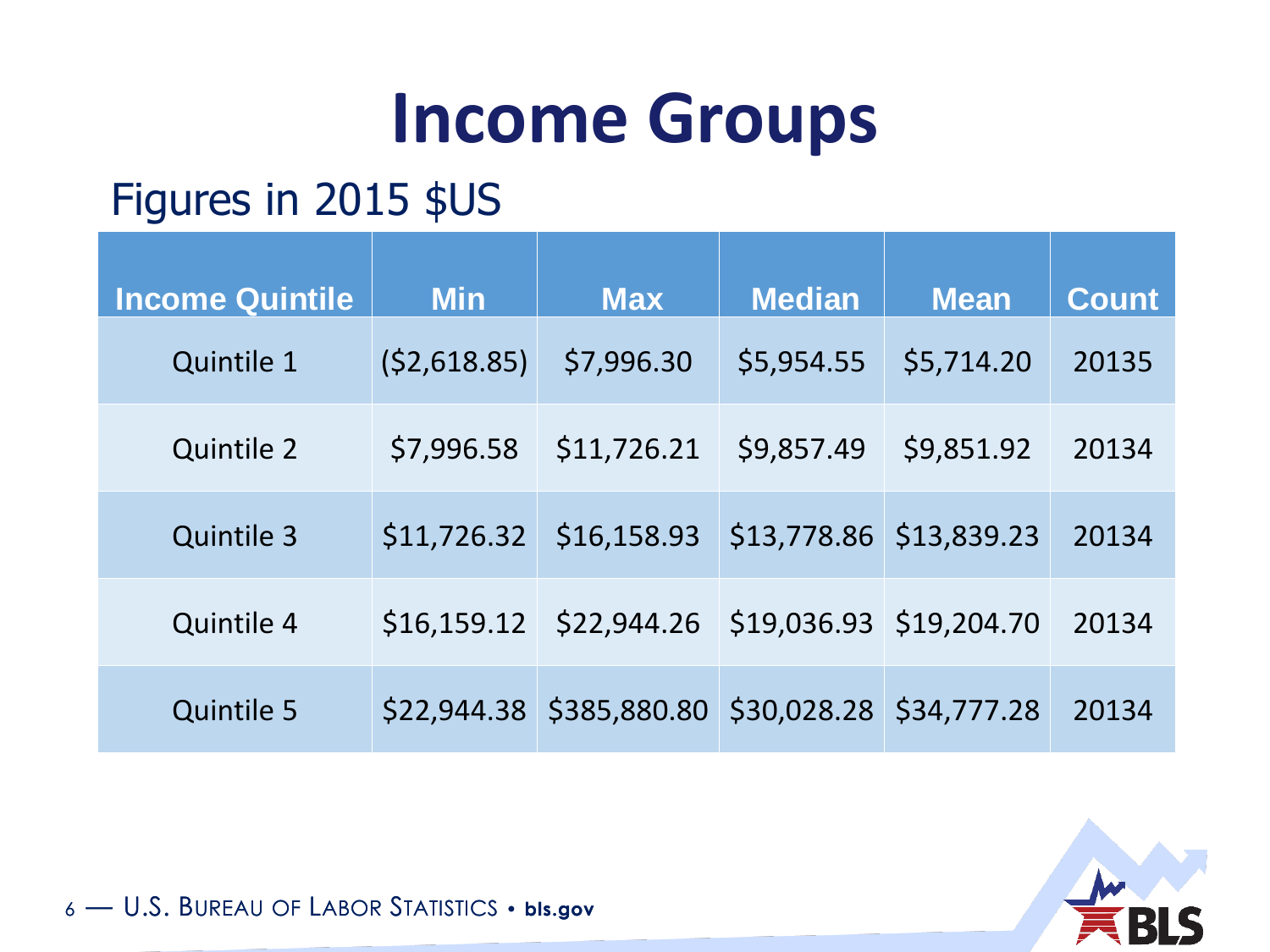### **Expenditure Categories**

- **FICUME:** Focus on categories that we can reasonably assume are directly attributable to children under 18 years of age.
	- ▶ Education
	- Apparel
	- Child care
- Calculated expenditure shares as shares of the total of the above expenditures only.

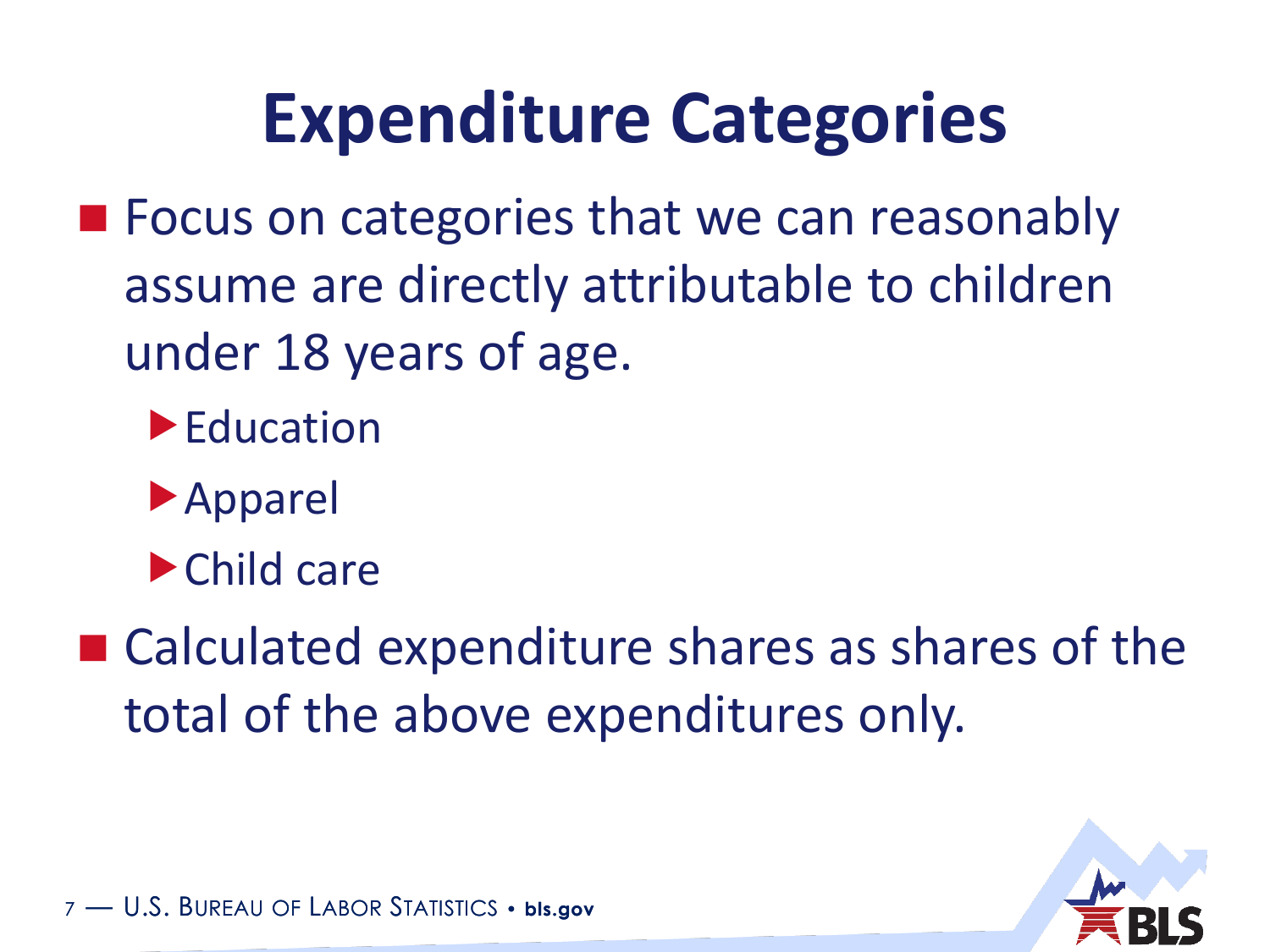# **Expenditure Shares by CU's Income Quintile**



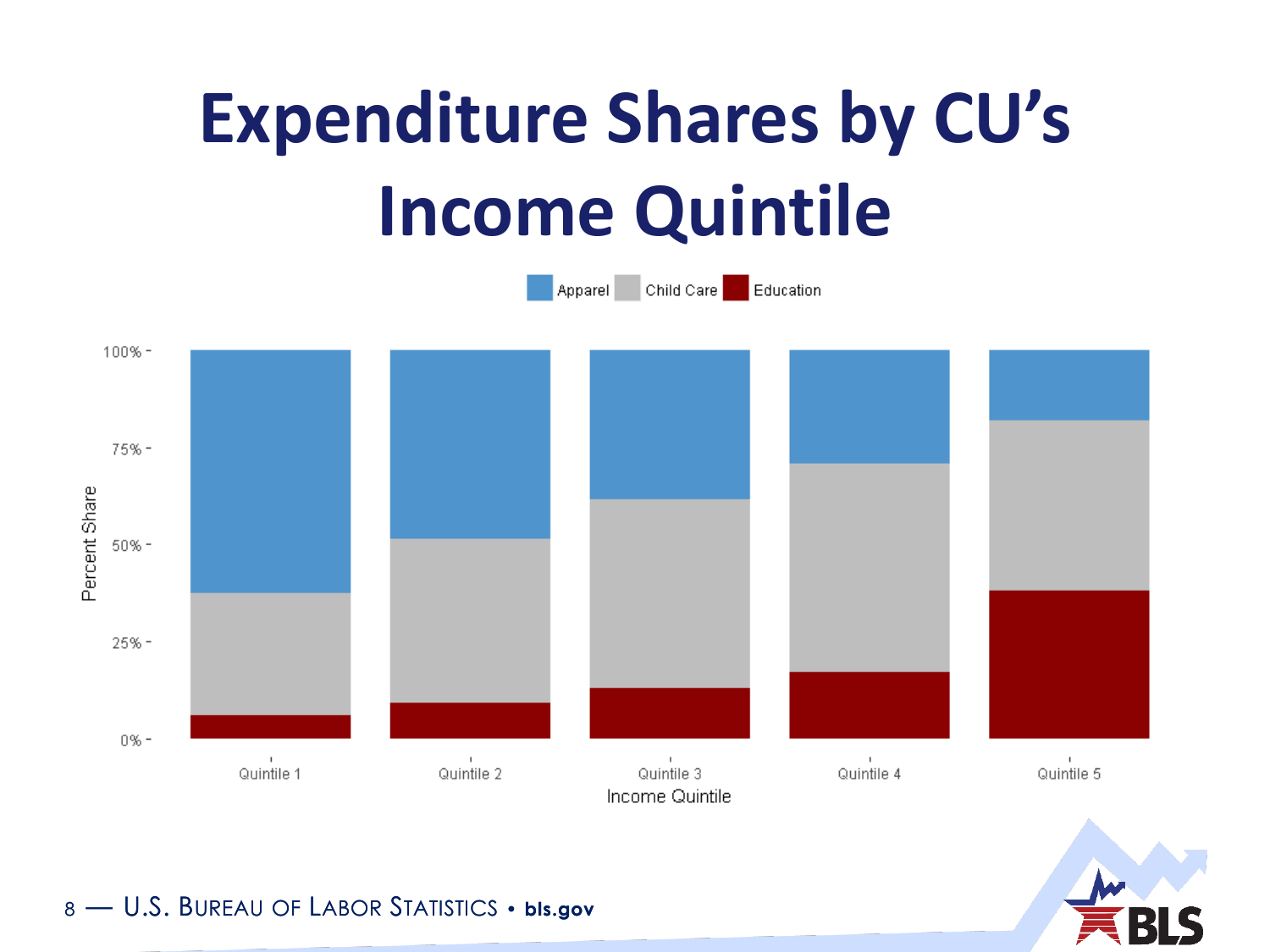# **Expenditure Shares by Education** of the Reference Person



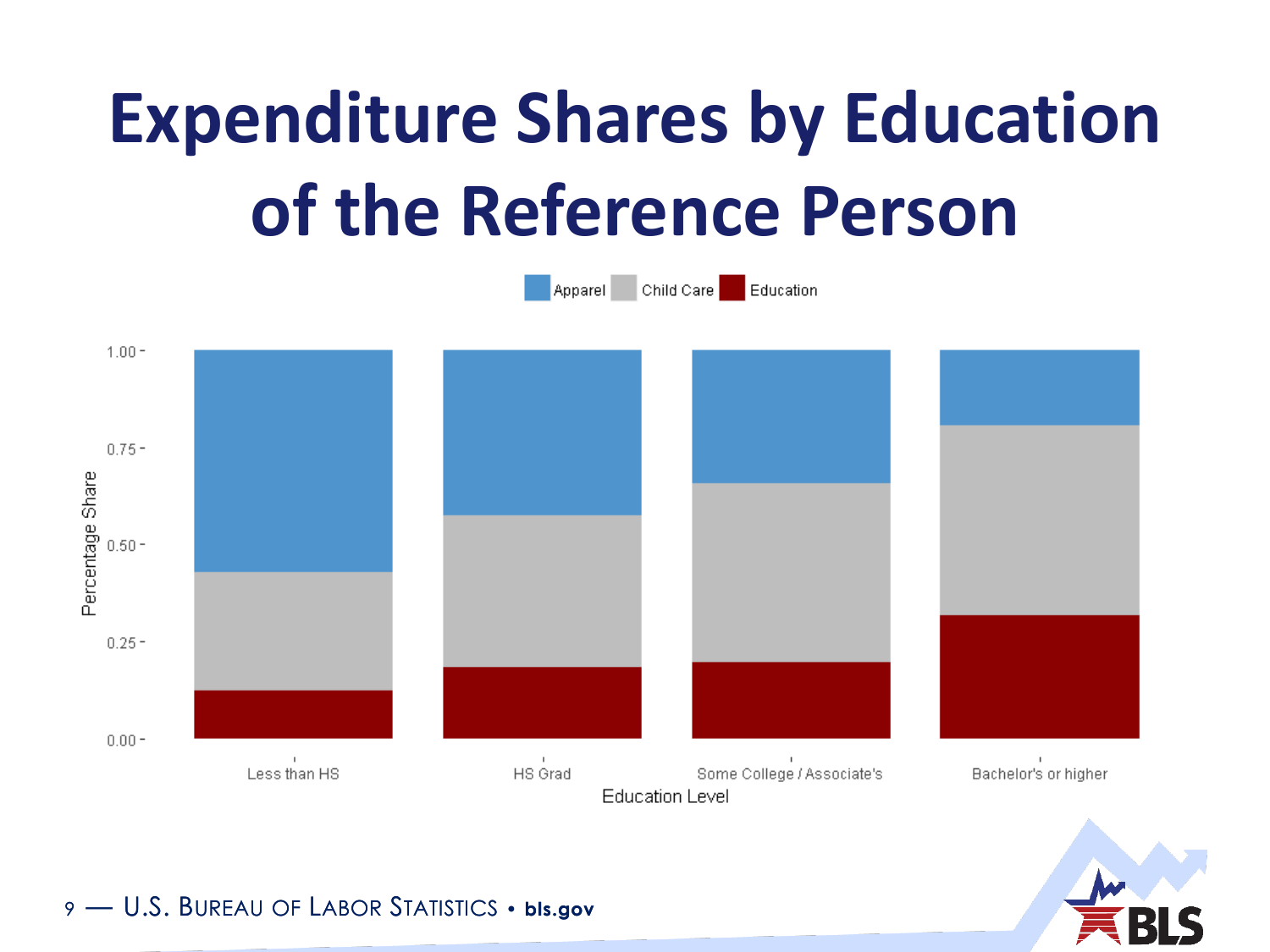# **Expenditure Shares by Race of the Reference Person**



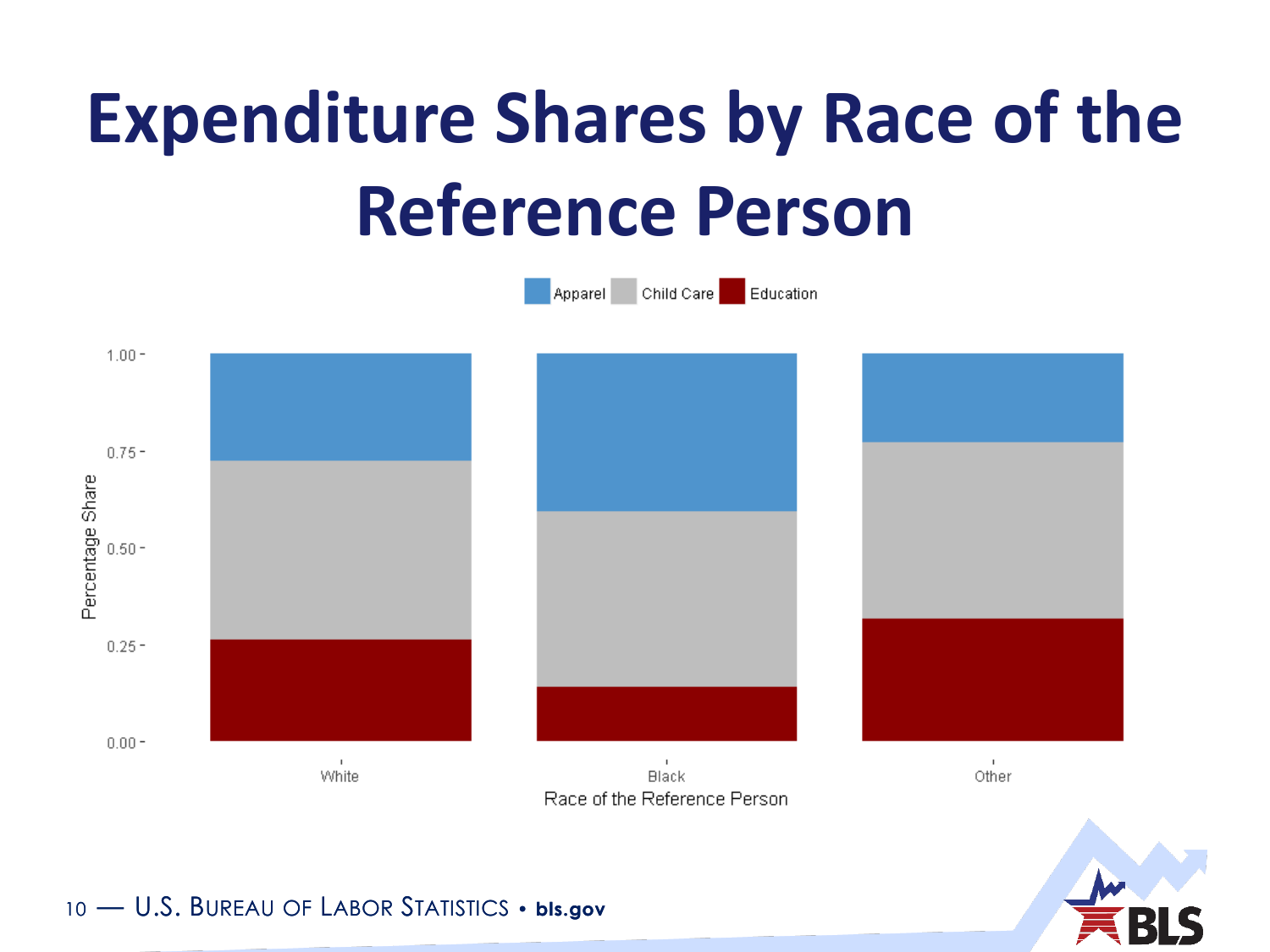### **Distribution of Race of the Reference Person Across Income Quintiles**



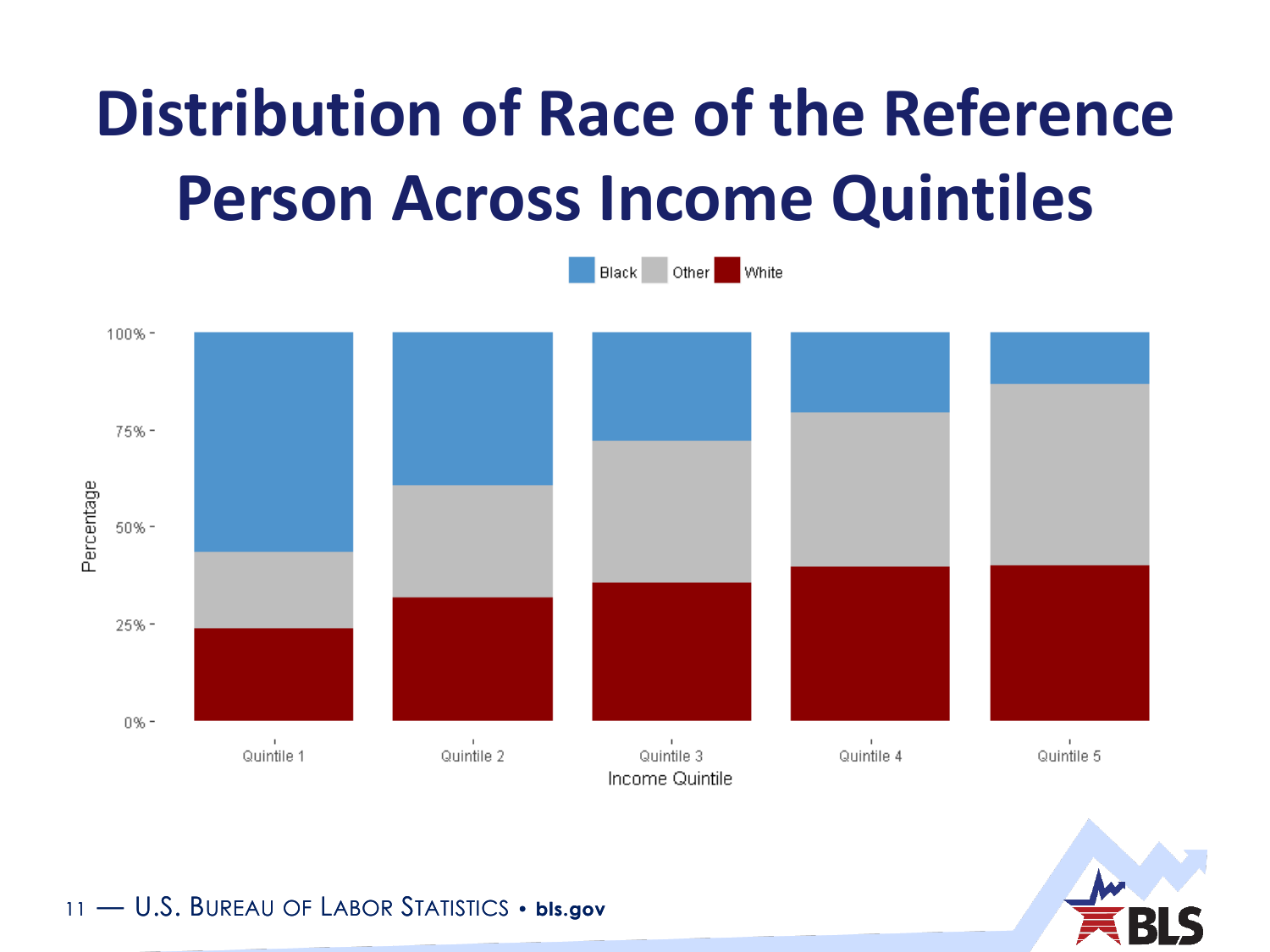## **Calculating Elasticities**

### **Standard equation**

$$
\frac{\Delta Quantity}{\Delta Income} = \frac{\partial Q}{\partial I} \times \frac{I}{Q}
$$

- Calculating elasticity using a Cragg doublehurdle model
	- **Transform distribution using Box-Cox**
	- $\triangleright$   $\beta_1$  = Coefficient on total outlays

$$
\blacktriangleright \epsilon_d = \left(\beta_1 \times \frac{\partial I}{\partial Q}\right) \times \left(\frac{\overline{I}}{\overline{PQ}}\right)
$$

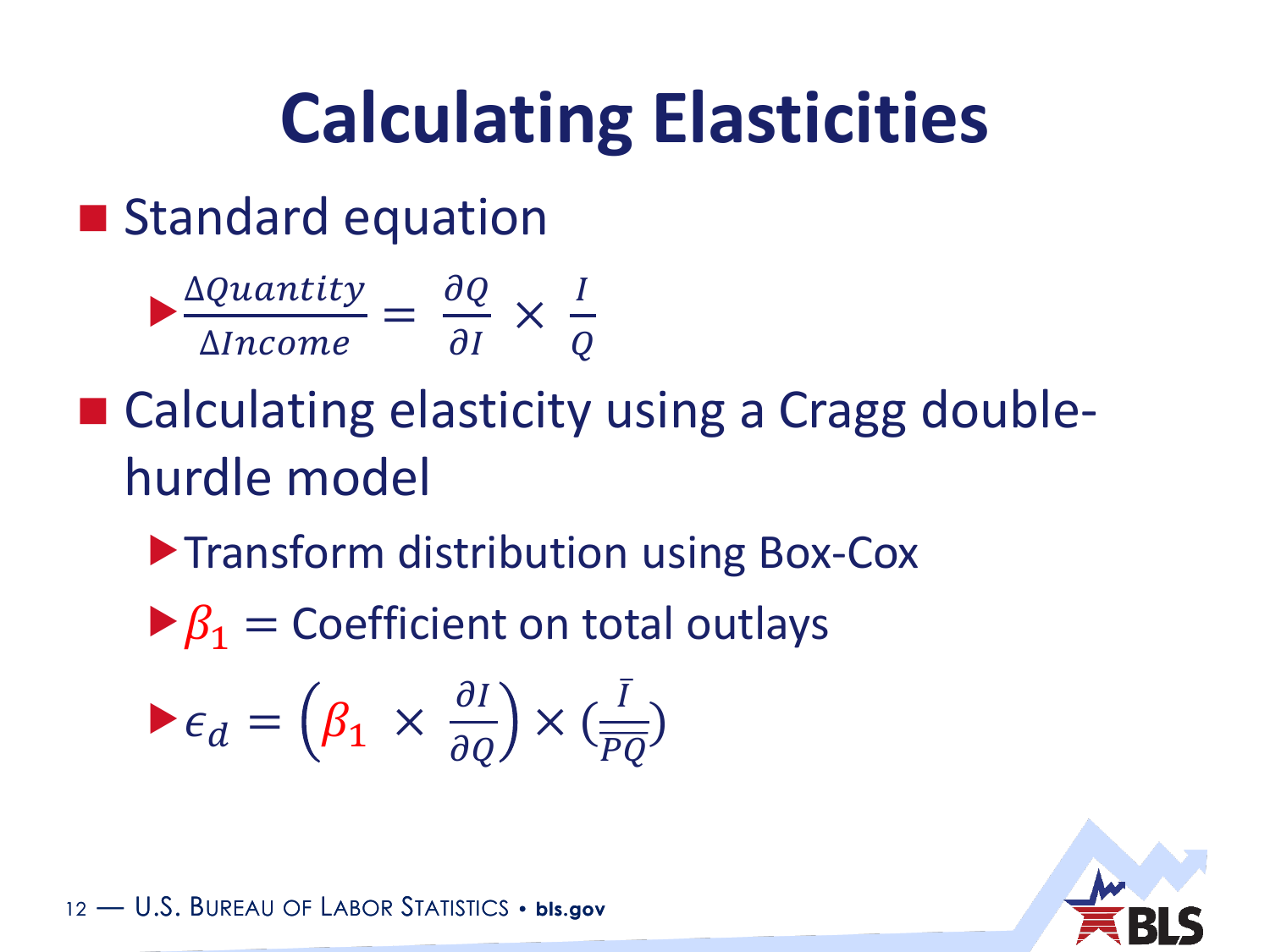### **Elasticities**

|                     | <b>Income Quintile</b> |           |       |                |       |                |  |  |
|---------------------|------------------------|-----------|-------|----------------|-------|----------------|--|--|
| <b>Expenditures</b> | <b>ALL</b>             | <b>Q1</b> | Q2    | Q <sub>3</sub> | Q4    | Q <sub>5</sub> |  |  |
| <b>Education</b>    | 1.725                  | 0.899     | 1.516 | 1.25           | 1.32  | 1.491          |  |  |
| <b>Child Care</b>   | 0.198                  | 0.286     | 0.079 | 0.121          | 0.079 | 0.148          |  |  |
| Apparel             | 0.279                  | 0.265     | 0.298 | 0.252          | 0.234 | 0.236          |  |  |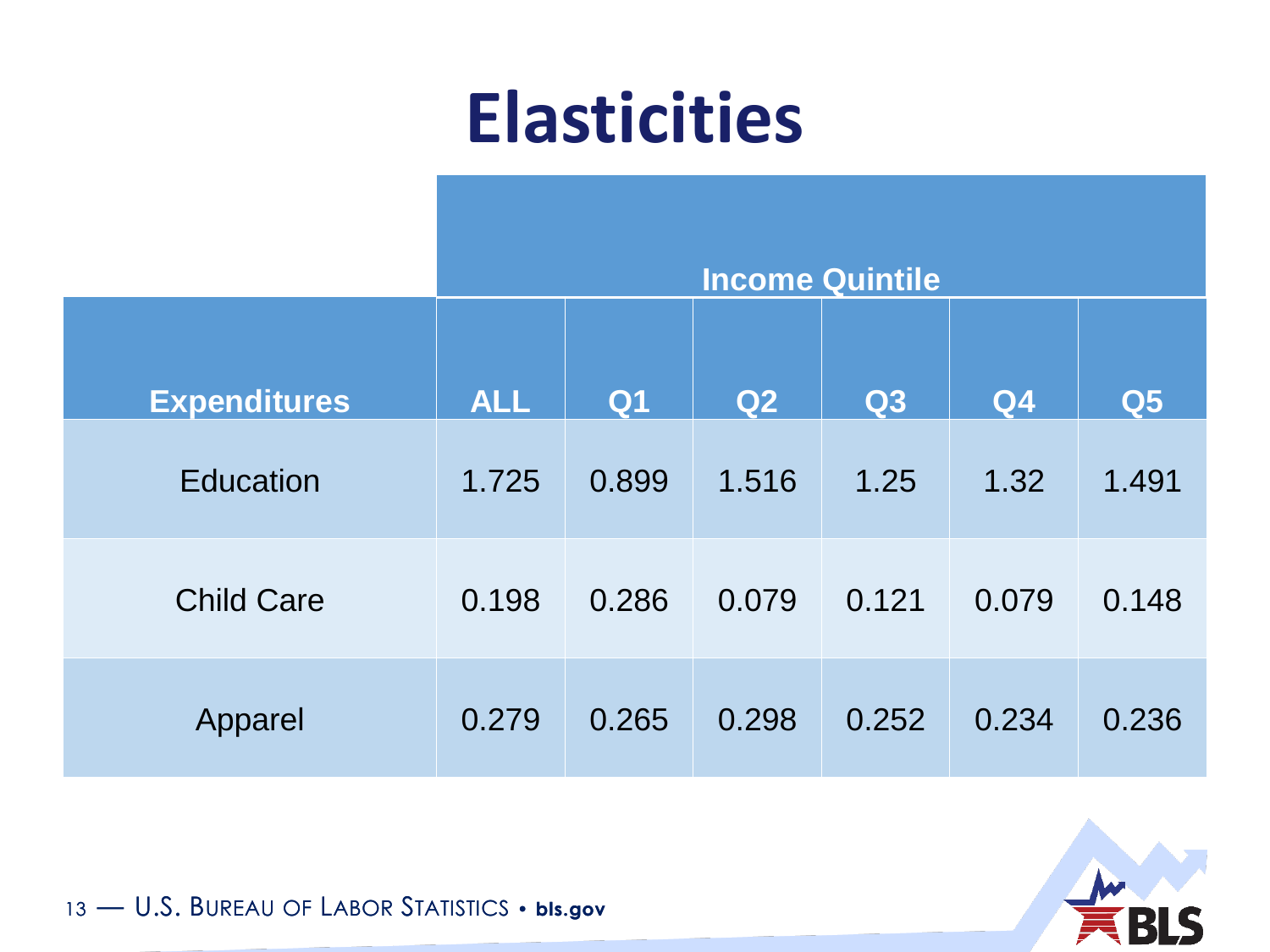### **Elasticities by Income Group**



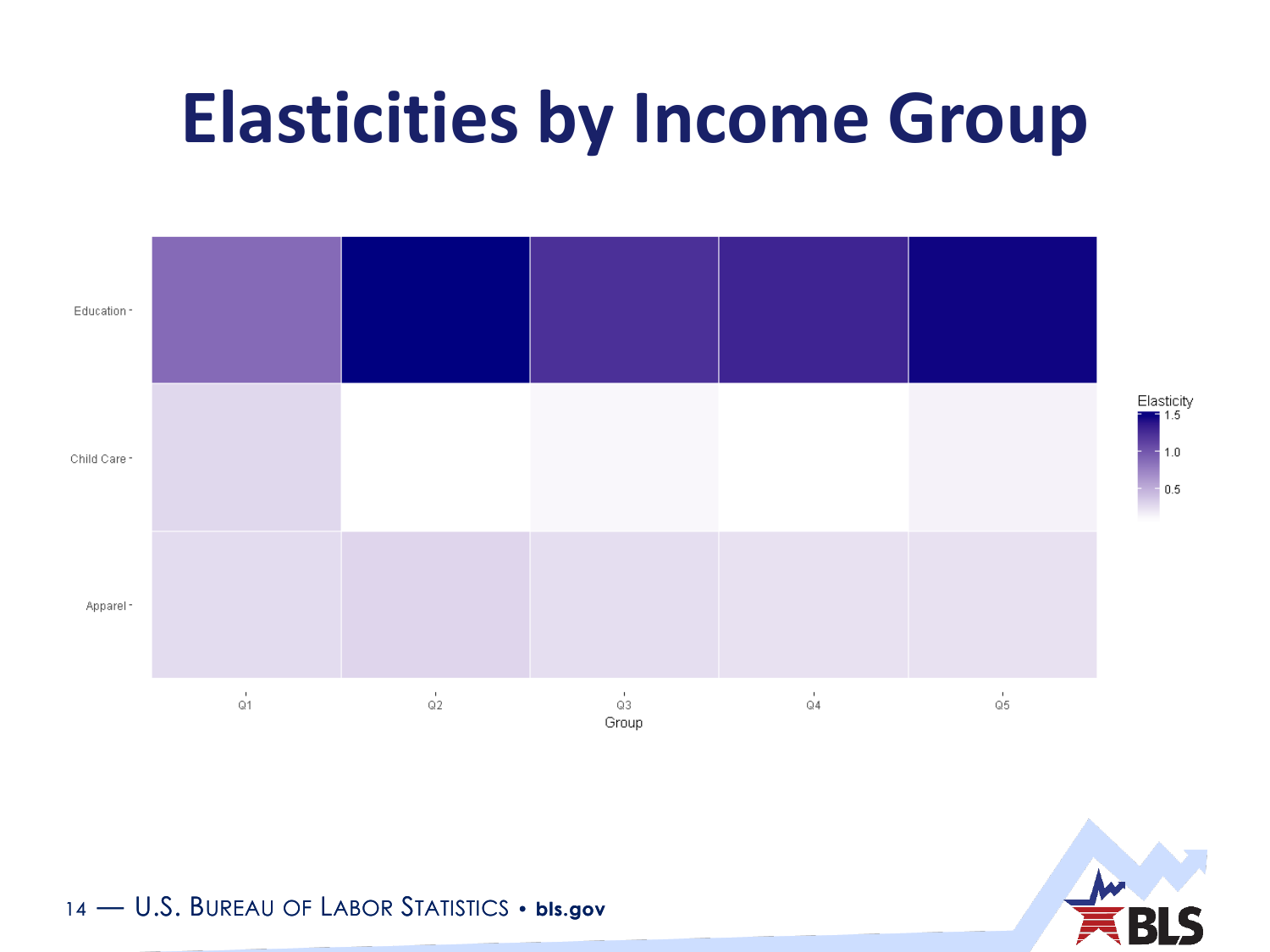### **Elasticities by Race**



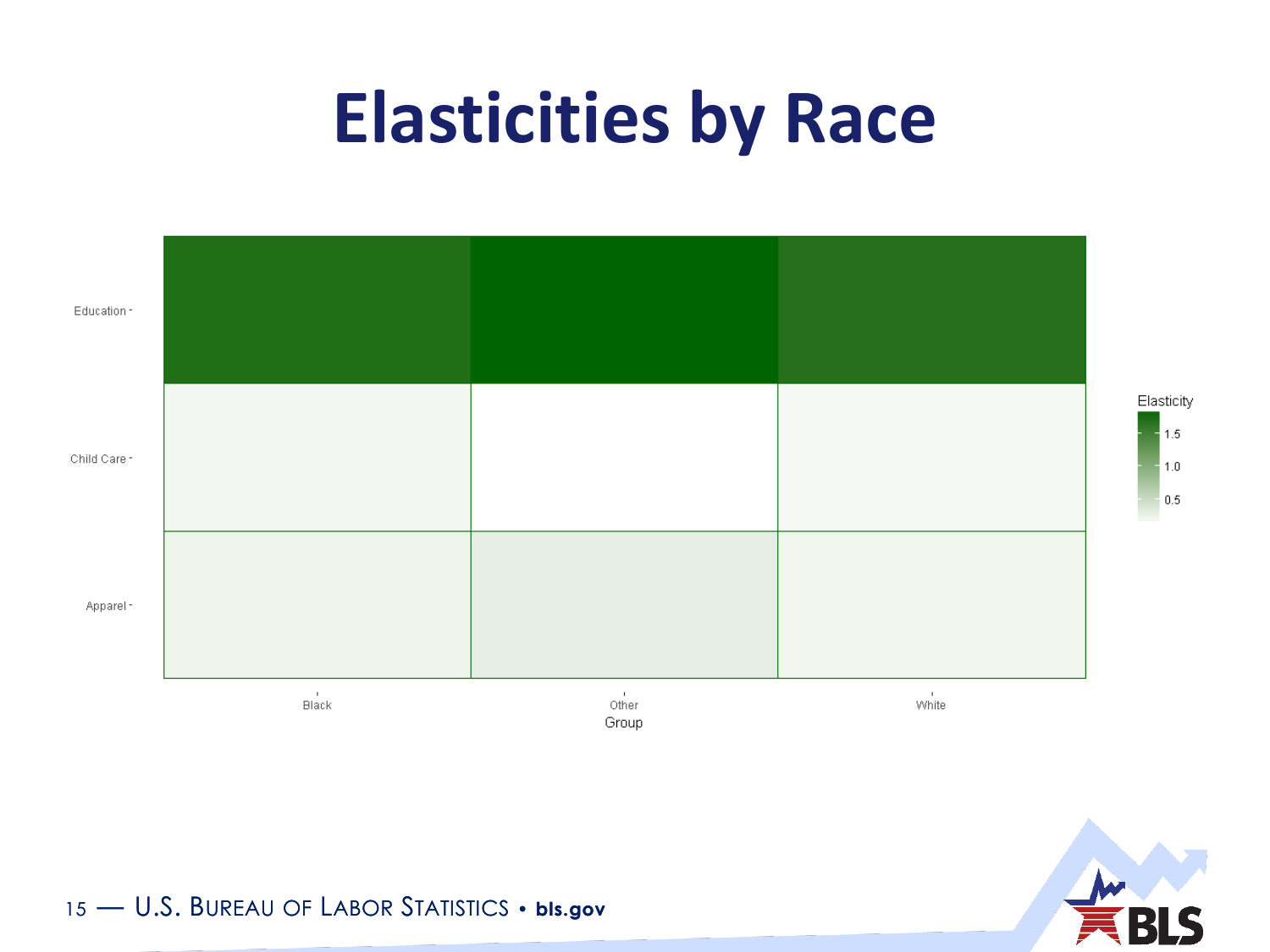## **Summary**

- Our findings support Omori's finding that household income and parent's education affects expenditures on education and books.
- We find that non-whites spend more on "visible goods" relative to their total income, as posited by Charles, et al., because of the distribution of races across the income quintiles, but income elasticities of demand are consistent across both racial and income groups.